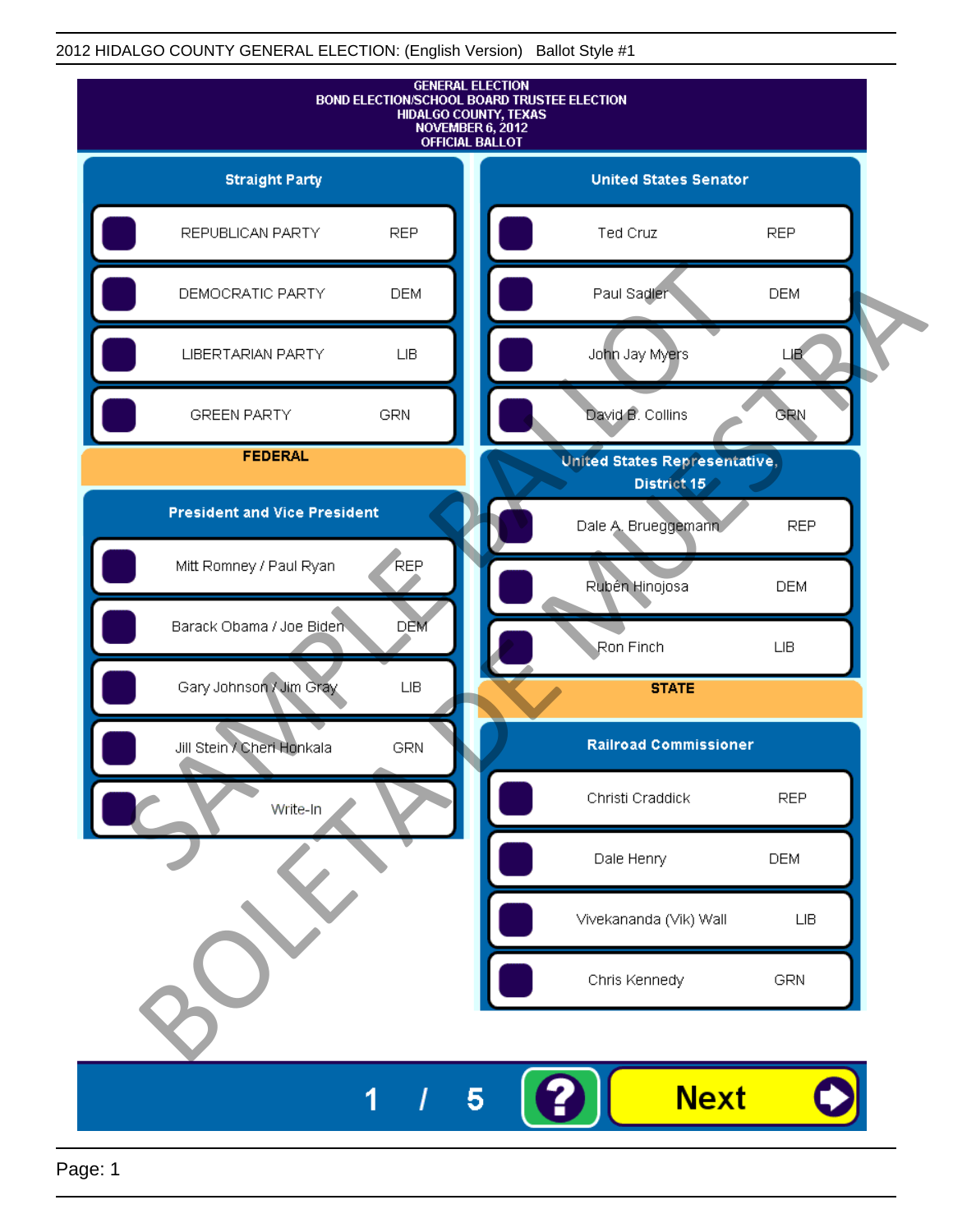

Page: 2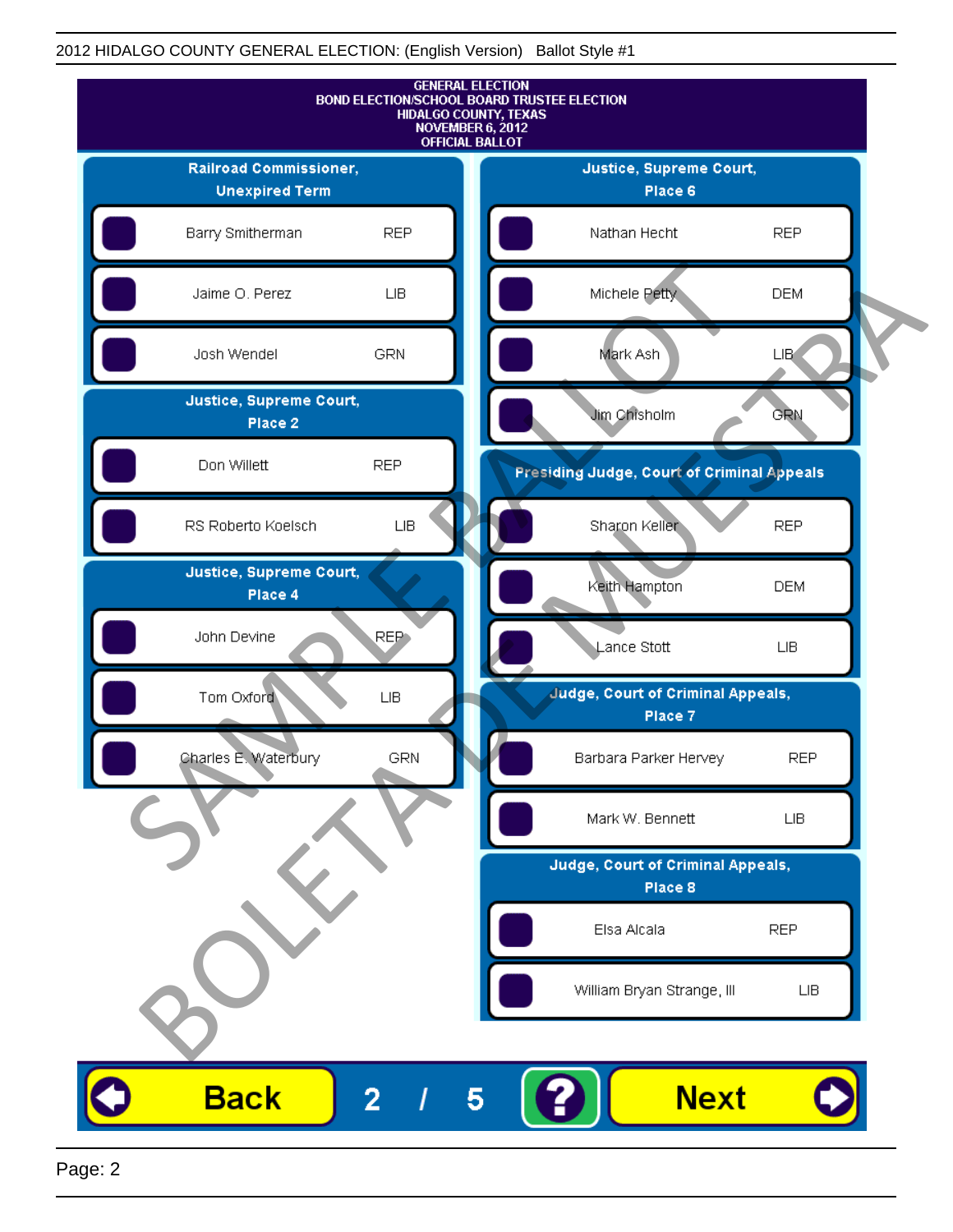

Page: 3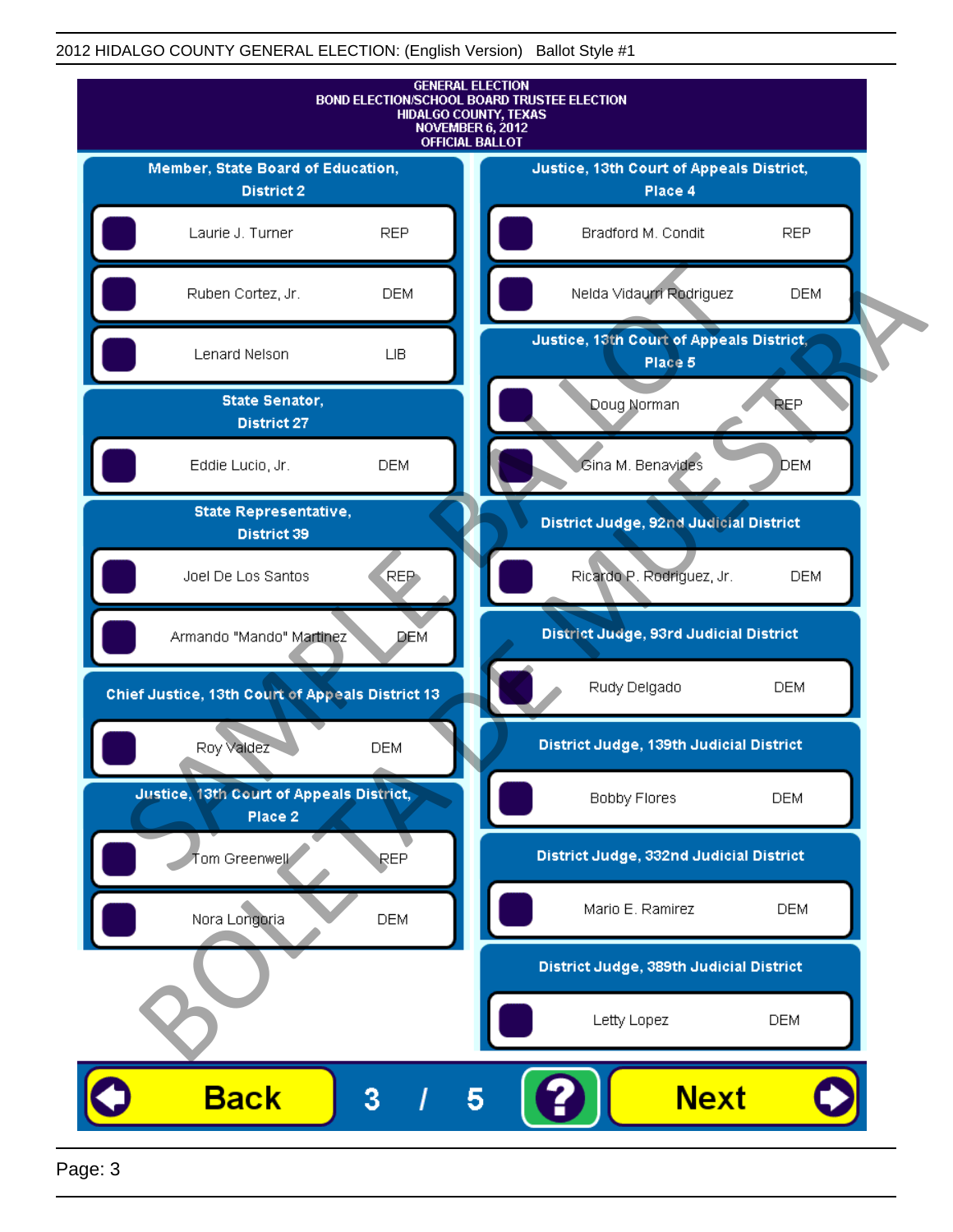| <b>GENERAL ELECTION</b><br>BOND ELECTION/SCHOOL BOARD TRUSTEE ELECTION<br><b>HIDALGO COUNTY, TEXAS</b><br><b>NOVEMBER 6, 2012</b><br><b>OFFICIAL BALLOT</b> |                                             |            |                                             |
|-------------------------------------------------------------------------------------------------------------------------------------------------------------|---------------------------------------------|------------|---------------------------------------------|
| District Judge, 398th Judicial District                                                                                                                     |                                             |            | <b>MERCEDES INDEPENDENT SCHOOL DISTRICT</b> |
|                                                                                                                                                             | Aida Salinas-Flores                         | <b>DEM</b> | For School Board Trustee,<br>Place 5        |
|                                                                                                                                                             | District Judge, 430th Judicial District     |            | Armando Lopez                               |
|                                                                                                                                                             | Israel Ramon, Jr.                           | <b>DEM</b> | Mario García                                |
|                                                                                                                                                             | District Judge, 449th Judicial District     |            | Yolanda C. Molina                           |
|                                                                                                                                                             | Jesse Contreras                             | <b>DEM</b> | For School Board Trustee.<br>Place 6        |
|                                                                                                                                                             | <b>COUNTY</b>                               |            | Monte R. Churchill                          |
|                                                                                                                                                             | <b>Sheriff</b>                              |            | Elvia Sandoval                              |
|                                                                                                                                                             | Robert Caples                               | <b>REP</b> | For School Board Trustee,<br>Place 7        |
|                                                                                                                                                             | Guadalupe "Lupe" Trevino                    | <b>DEM</b> | Brian R. Acosta                             |
|                                                                                                                                                             | HIDALGO COUNTY DRAINAGE DISTRICT NUMBER ONE |            | Roberto (Bobby) Guajardo                    |
|                                                                                                                                                             | <b>BOND ELECTION</b>                        |            | Rafael G. Leal                              |
| THE ISSUANCE OF \$184,000,000.00 IN BONDS AND THE<br>LEVYING OF THE TAX IN PAYMENT THEREOF FOR<br>IMPROVEMENTS TO THE DRAINAGE DISTRICT'S STORM             |                                             |            |                                             |
|                                                                                                                                                             | <b>DRAINAGE SYSTEM?</b>                     |            |                                             |
|                                                                                                                                                             | FOR                                         |            |                                             |
|                                                                                                                                                             | AGAINST                                     |            |                                             |
|                                                                                                                                                             |                                             |            |                                             |
|                                                                                                                                                             | <b>Back</b>                                 | Δ          | <b>Next</b><br>5                            |
|                                                                                                                                                             |                                             |            |                                             |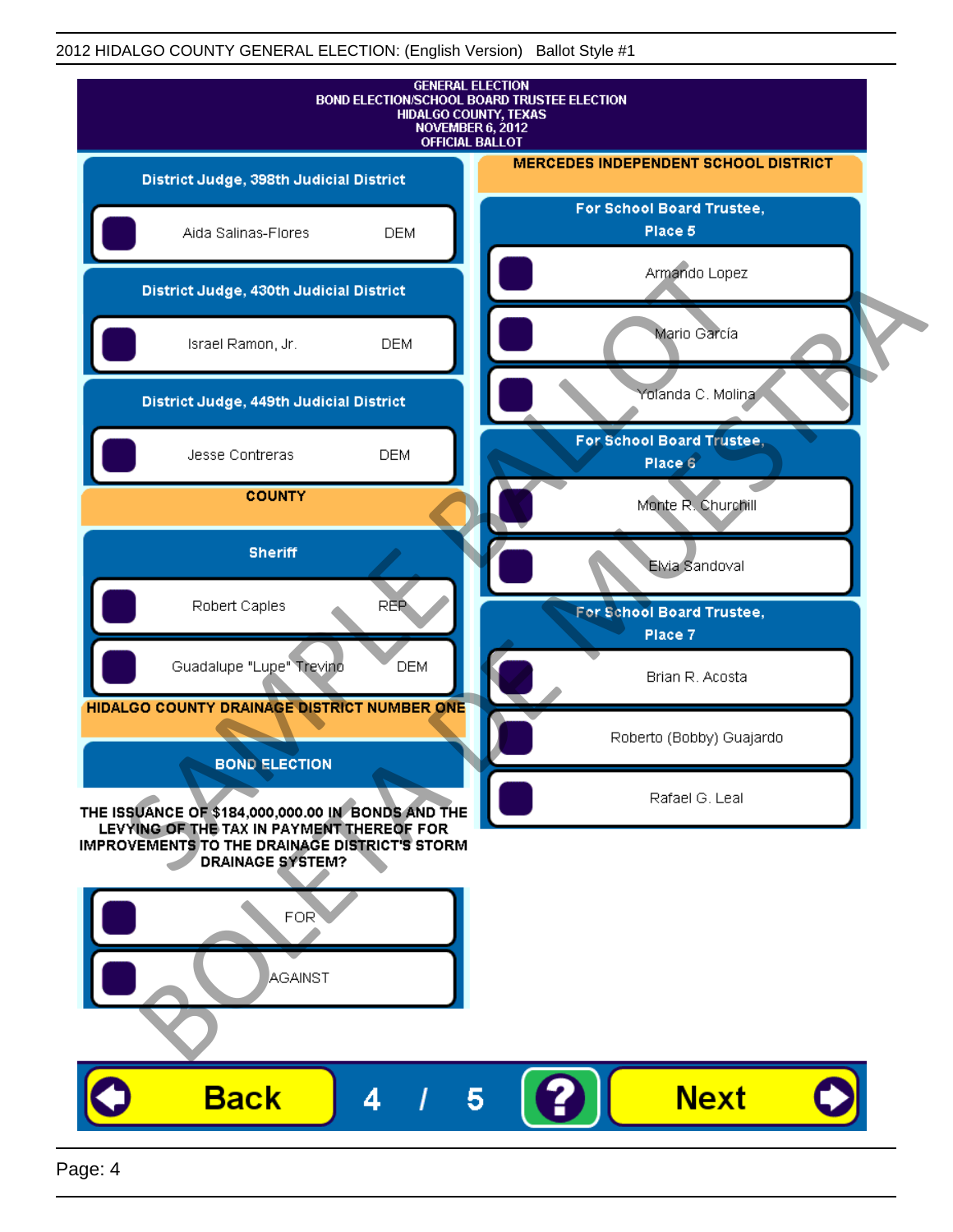# **GENERAL ELECTION** BOND ELECTION/SCHOOL BOARD TRUSTEE ELECTION<br>HIDALGO COUNTY, TEXAS<br>NOVEMBER 6, 2012<br>OFFICIAL BALLOT

Review

#### UNOPPOSED CANDIDATES DECLARED ELECTED

Judge, County Court at Law No. 7 Sergio Valdez (DEM)

County Tax Assessor-Collector

Frame The Passe, Precinct No. 1<br>
County Commissioner, Precinct No. 1<br>
SC. Cutellar Jr. (DEM)<br>
County Commissioner, Precinct No. 2<br>
Ulastice of the Peace, Precinct No. 2<br>
Ulastice of the Peace, Precinct No. 2<br>
Robert M. "Bl County Commissioner, Precinat No. 1<br>
A County Commissioner, Precinat No. 3<br>
Use of the Peace, Precinat No. 3<br>
Use of the Peace, Precinat No. 1<br>
There is a precinc No. 2<br>
There is a precinc No. 2<br>
There is a precinc No. 2<br>

**Back** 

5

5

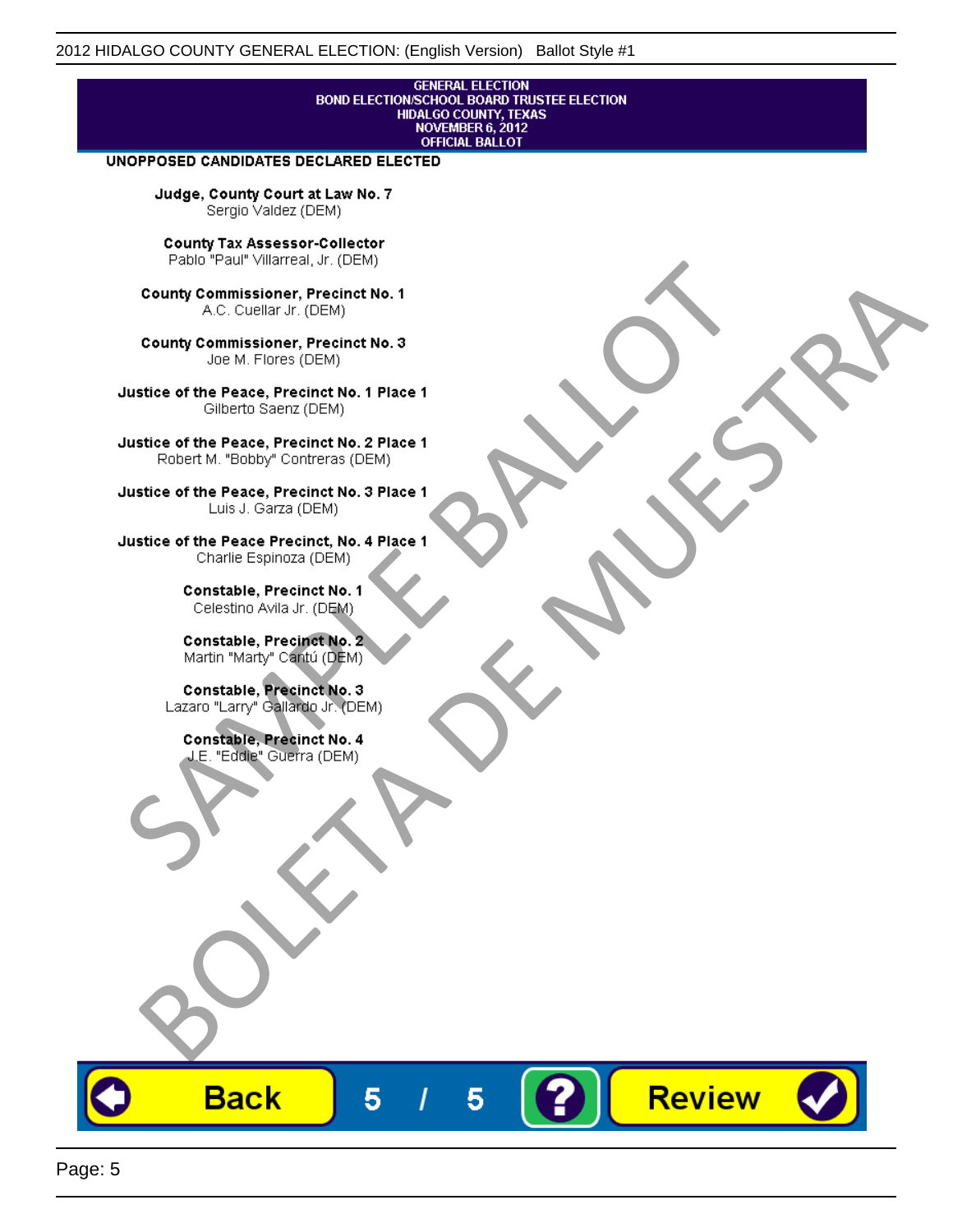## **Summary Ballot Instructions**

Press the candidate name or contest title to return to a contest.

Vote button will light up when

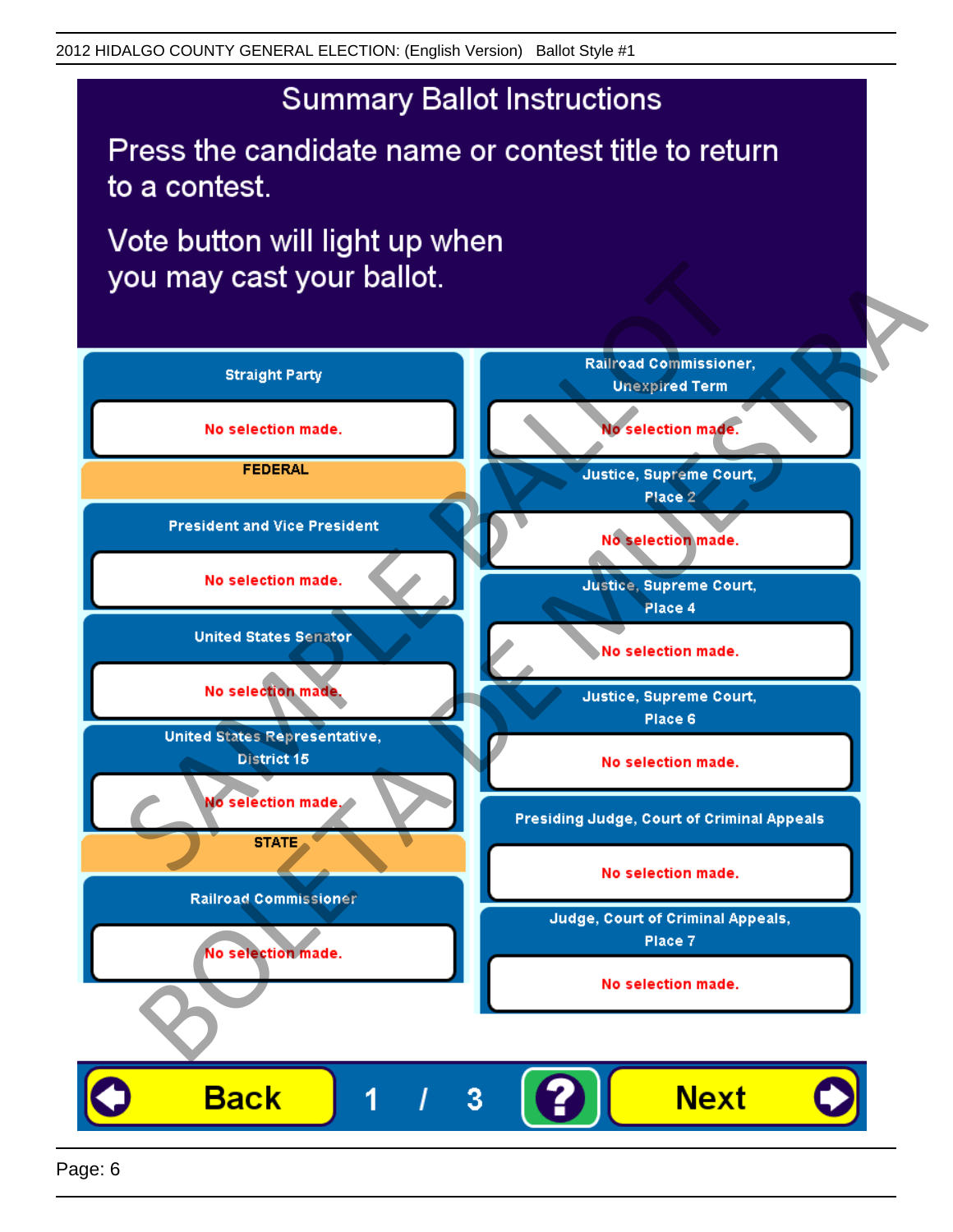## **Summary Ballot Instructions**

Press the candidate name or contest title to return to a contest.

Vote button will light up when



Page: 7